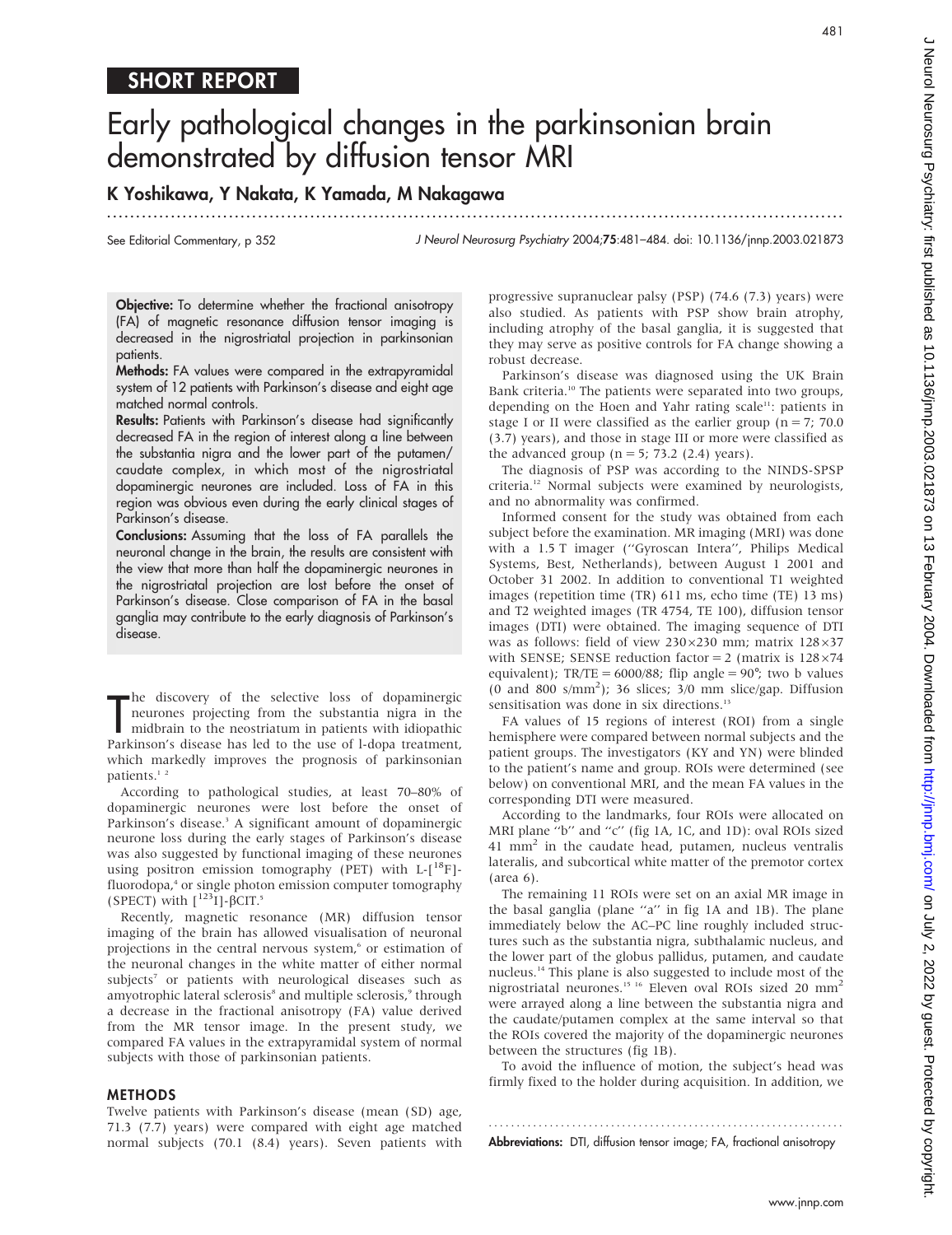

Figure 1 (A) Anatomy of the extrapyramidal system in the paramedian sagittal view. Localisation of axial planes of magnetic resonance imaging (MRI) is indicated by dotted squares. Fibres of nigroneostriatal projection, which are selectively lost in Parkinson's disease, are illustrated by black lines originating from the substantia nigra. (B–D) Fractional anisotropy (FA) images derived from diffusion tensor images are shown with 11 small ROIs and three large ROIs. (E) FA in the extrapyramidal system of normal subjects and patients. Mean FA values of the ROIs in each group are indicated by figures with error bars. FA values in patients with progressive supranuclear palsy (PSP) were decreased in most of the ROIs except for those in the neostriatum. Parkinsonian patients showed a significant decrease in the FA values of the subthalamic ROI beside the substantia nigra. The FA values in the white matter of the premotor cortices were significantly smaller than controls in PSP and patients with advanced Parkinson's disease. I, II, III, and IV in fig 1E indicate the four regions in the extrapyramidal system. AC, anterior commissure; CN, caudate nucleus; Ctr, age matched normal subjects as control; GP, globus pallidus; GPe, globus pallidus lateral segment; GPi, globus pallidus medial segment; PC, posterior commissure; PD12, Parkinson's disease in the early stage group; PD345, Parkinson's disease in the advanced stage group; PSP, progressive supranuclear palsy; ROI, region of interest; SN, substantia nigra; SNc, substantia nigra pars compacta; SNr, substantia nigra pars reticulate; STN, subthalamic nucleus; VL, nucleus ventralis lateralis.

monitored the FA of the cerebrospinal fluid (CSF) in the lateral ventricles and the splenium of the corpus callosum. If the FAs in these structures were lower than the mean value minus 2 SD of the normal subjects, we rejected the patient.

### Analyses

Statistical evaluations were done using SPSS 11.0J for Windows. Multiple comparisons of the 38 hemispheres in three patient groups with 16 hemispheres of normal subjects

as a control were undertaken using Dunnett's method. Statistical significance was defined by a probability (p) value of 0.05.

## RESULTS

The mean FA values of all the ROIs are illustrated in fig 1E. The FAs of either the CSF or the corpus callosum were very consistent among the subjects, and no patient was rejected.

In patients with PSP, a significant decrease in the FA values was observed in most of the subthalamic structures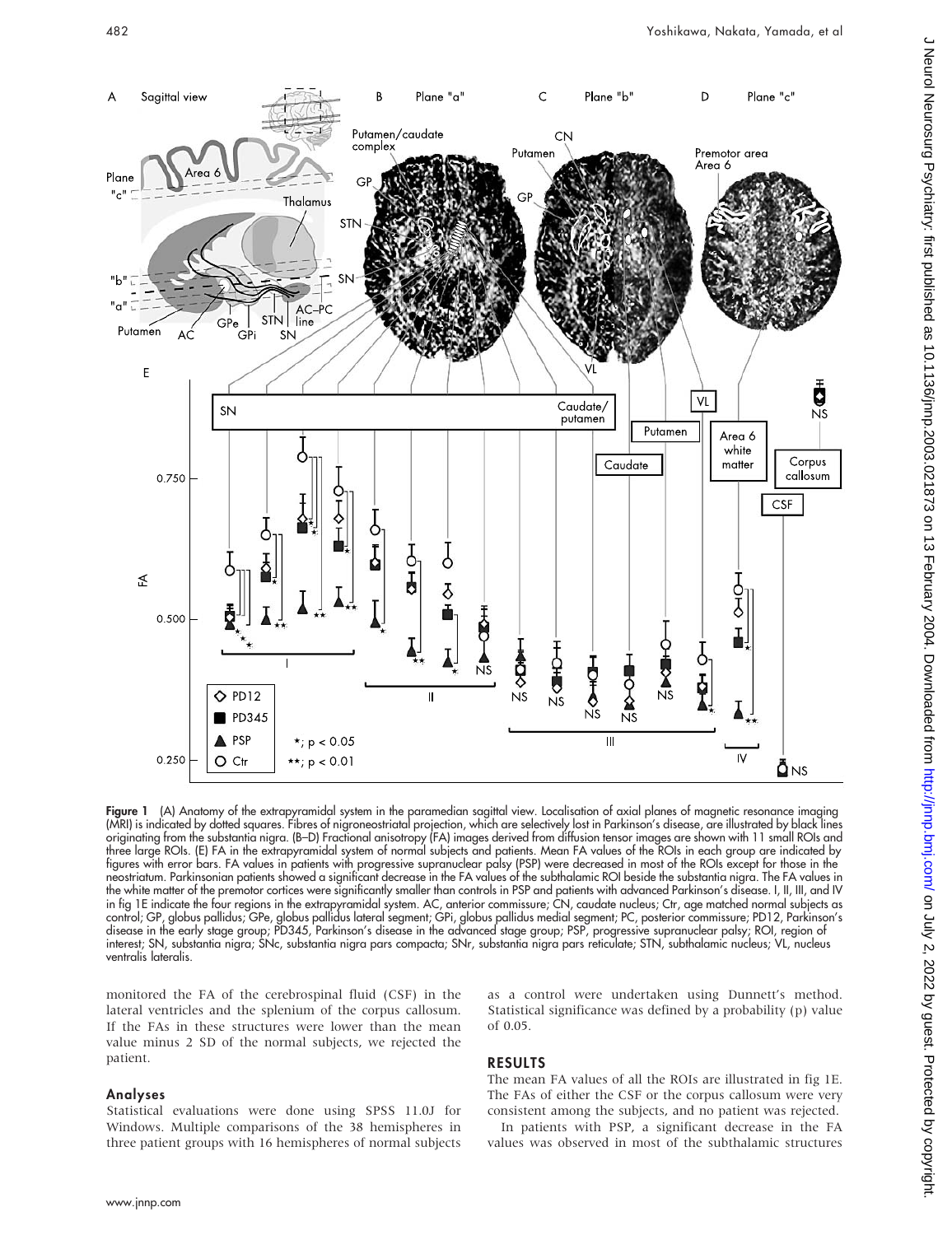|             | Circuits (corresponding regions) |                  |             |                    |                        |
|-------------|----------------------------------|------------------|-------------|--------------------|------------------------|
|             | $P$ (II+III+IV)                  | First $(II+III)$ | Second (II) | Third $(I+II+III)$ | Fourth $(I+II+III+IV)$ |
| Control     | 0.490                            | 0.483            | 0.583       | 0.542              | 0.542                  |
| <b>PD12</b> | 0.451                            | 0.445            | 0.548       | $0.493*$           | $0.434*$               |
| PD345       | 0.456                            | 0.456            | 0.537       | $0.495*$           | $0.493*$               |
| <b>PSP</b>  | $0.403**$                        | $0.410**$        | $0.449**$   | $0.439**$          | $0.432**$              |

P, principal circuit; PD12, Parkinson's disease in the early stage group; PD345, Parkinson's disease in the advanced stage group; PSP, progressive supranuclear palsy.

 $(-16.2\%$  to 34.1%, p<0.01 to 0.05). Subcortical white matter also showed a severe decrease  $(-39.6\%, p<0.01)$ .

In patients with Parkinson's disease, FA values were significantly low in ROIs beside the substantia nigra  $(-10.5\%$  to 16.0%, p<0.05). In advanced cases, subcortical white matter also showed low FA values compared with the normal subjects  $(-16.9\% , p<0.05)$ . FA values in the putamen, caudate nucleus, or nucleus ventralis lateralis showed no significant decrease in either subgroup.

For further evaluation, we compared the regional change of FA in the extrapyramidal system. The system consisted of one principal striatal circuit and four accessory circuits.17 Accordingly, we divided the 15 ROIs into four regions (regions I to IV in fig 1E), and assigned the regions to each neural circuit: the principal circuit (P)—which included the cortex, neostriatum, globus pallidus, and thalamus—could be estimated by ROIs in regions II, III, and IV. In the same way, the first accessory circuit corresponded to regions II and III, the second to region II, the third to regions I, II, and III, and the fourth to all regions. We then compared the FA values of each circuit in normal subjects with those in the patient groups.

In patients with PSP, the FA values were low in all of the circuits compared with the normal subjects. The patients with Parkinson's disease showed a significant decrease in the third and fourth circuits where the nigrostriatal projections were involved, regardless of the clinical stage of the disease (table 1).

# **DISCUSSION**

Duguid et al reported that patients with Parkinson's disease showed histological changes in the midbrain which can be detected as subtle alterations around the substantia nigra on conventional MRI.<sup>18</sup> These differences were too small to help in distinguishing parkinsonian brains from normal brains with high reproducibility in routine clinical imaging.

After the study, advanced MR techniques such as diffusion weighted imaging and magnetisation transfer ratios were made available for clinical use and immediately applied to the diagnosis of Parkinson's disease. However, these attempts failed to distinguish patients with Parkinson's disease from normal subjects.<sup>19 20</sup>

The FA value is derived from eigenvalues of the diffusion tensor and is a measure of the anisotropy of water diffusion in tissue: completely isotropic diffusion has an FA of 0, whereas in highly anisotropic diffusion the FA approaches 1. As far as white matter is concerned, uniformity of fibre bundles is the primary issue: pyramidal tract or corpus callosum, in which unidirectional fibres are dominant, will show high FA values.<sup>21</sup> A decrease in FA of these structures may be a sensitive indicator of histological abnormality, even if the values were derived from normal-appearing tissue by conventional MRI.<sup>22</sup> At present, the pathological interpretation of FA reduction in the brain with neurodegenerative disease is not clear, and may be caused by—among other things—neuronal loss, gliosis, or demyelination.<sup>7-9</sup>

According to this assumption, PSP patients were expected to show a robust decrease of FA in these structures, and the change was confirmed in this study. Similarly, patients with Parkinson's disease may show low FA values in the nigrostriatal projection, which is selectively lost in the disease. As the projections consist of so few and such small dopaminergic neurones that they cannot be allocated by conventional MRI or other techniques such as fibre tracking,<sup>6 23</sup> we spread arrays of ROIs in subthalamic structures, where the major part of the nigrostriatal projections would be involved.15

The present results showed that the parkinsonian patients had decreased FA values in two striatal circuits in which dopaminergic neurones are included, and the change was evident regardless of clinical stage. Assuming that the loss of FA parallels the neuronal change in the brain, our results corresponded well to the view that 70–80% of dopaminergic neurones are lost before the onset of Parkinson's disease.

Our study also revealed a significant change in subcortical white matter among the cases of advanced Parkinson's disease. This might be a result of extended damage in the extrapyramidal system including the corticostriatal and thalamocortical projections.

Finally, the results suggested that FA values potentially contribute to the diagnosis of neurodegenerative disorders with normal appearing brain by conventional MRI, although the correlation between the FA and pathological changes in brain tissue is a primary concern for further studies.

#### ACKNOWLEDGEMENTS

This work was supported by a grant for young researchers from the Ministry of Education, Culture, Sports, Science and Technology of Japan (14770294).

#### Authors' affiliations .....................

K Yoshikawa, Y Nakata, M Nakagawa, Department of Neurology, Research Institute for Neurological Diseases and Geriatrics, Kyoto Prefectural University of Medicine, Kyoto, Japan

K Yamada, Department of Radiology, Kyoto Prefectural University of Medicine

Competing interests: none declared

Correspondence to: Dr Kenji Yoshikawa, 465 Kawaramachi-Hirokoji, Kamigyo-ku, Kyoto 602-8566, Japan; kyoshika@koto.kpu-m.ac.jp

Received 25 June 2003 In revised form 11 September 2003 Accepted 1 November 2003

#### **REFERENCES**

1 O'Reilly S, Loncin M, Cooksey B. Dopamine and basal ganglia disorders. Neurology 1965;15:980–4.